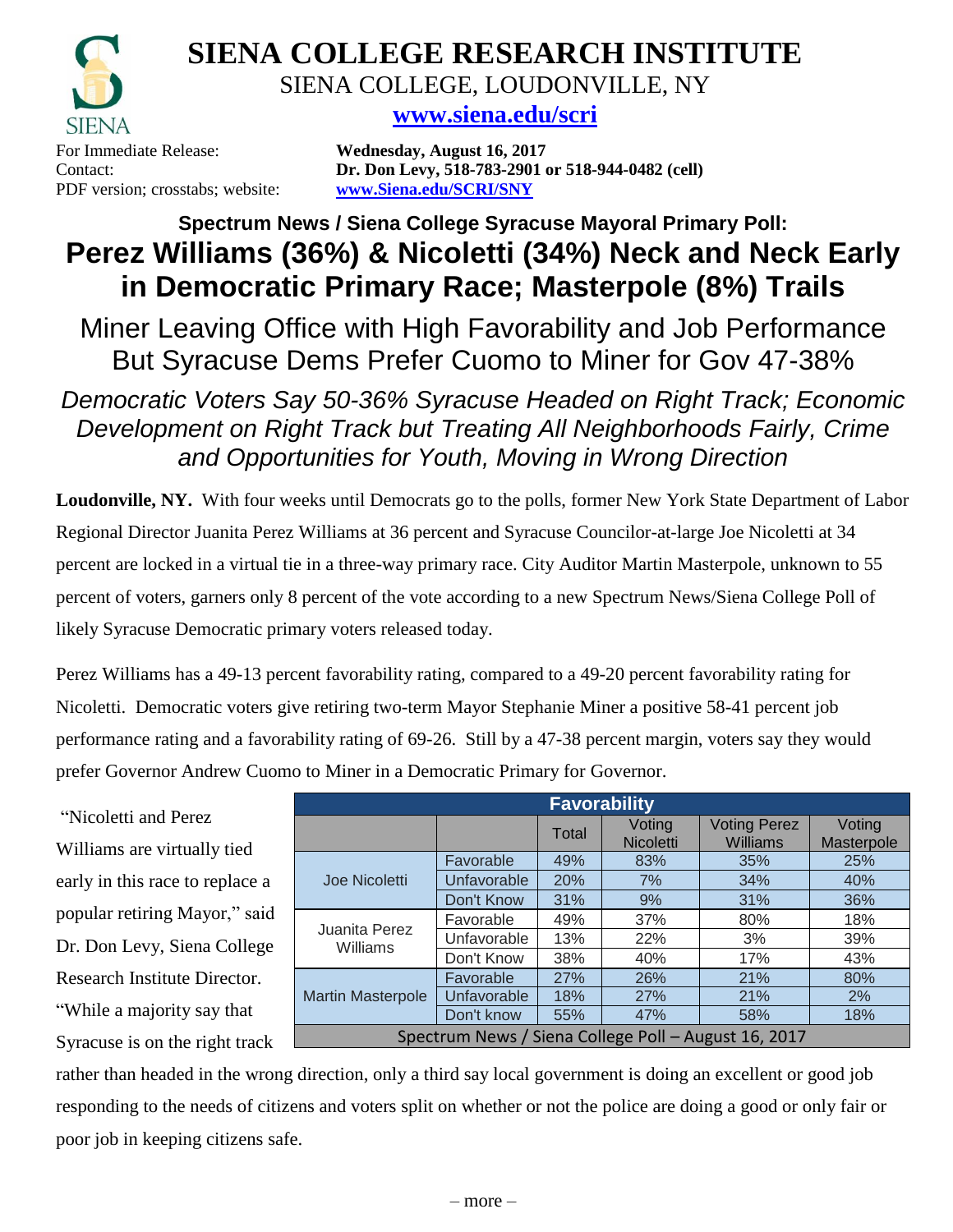## **Spectrum News/Siena College Syracuse Mayoral Primary Poll – August 16, 2017 – Page 2**

"Right now this one is a toss-up. Men lean to Nicoletti, women to Perez Williams. Younger voters lean to Perez Williams, older voters to Nicoletti. Liberals prefer Perez Williams, conservatives side strongly with Nicoletti. Black voters tend to prefer Perez Williams, while by a nearly equal small margin, white voters side with Nicoletti. This is shaping up to be very close election," Levy said.

"While a small majority of voters say Syracuse is on the right track when asked about a series of issues, only economic development and improving the city's infrastructure are over the last four years moving on the right track rather than the wrong direction according to a majority of voters," Levy said.

| A majority of     | <b>Issues in Syracuse: Right Track / Wrong Direction</b>         |                        |       |                            |                                 |                      |  |  |  |
|-------------------|------------------------------------------------------------------|------------------------|-------|----------------------------|---------------------------------|----------------------|--|--|--|
| Democrats say     |                                                                  |                        | Total | Voting<br><b>Nicoletti</b> | <b>Voting Perez</b><br>Williams | Voting<br>Masterpole |  |  |  |
|                   | Encouraging economic                                             | <b>Right Track</b>     | 61%   | 57%                        | 65%                             | 66%                  |  |  |  |
| Syracuse is       | development                                                      | <b>Wrong Direction</b> | 33%   | 38%                        | 29%                             | 28%                  |  |  |  |
| headed in the     | Improving the city's                                             | <b>Right Track</b>     | 53%   | 48%                        | 59%                             | 47%                  |  |  |  |
|                   | infrastructure                                                   | <b>Wrong Direction</b> | 41%   | 48%                        | 38%                             | 42%                  |  |  |  |
| wrong direction   | Improving the city's financial                                   | <b>Right Track</b>     | 49%   | 47%                        | 53%                             | 52%                  |  |  |  |
|                   | well-being                                                       | <b>Wrong Direction</b> | 40%   | 44%                        | 38%                             | 37%                  |  |  |  |
| on two issues:    | Succeeding in obtaining                                          | <b>Right Track</b>     | 43%   | 46%                        | 46%                             | 35%                  |  |  |  |
| the amount of     | appropriate funding from the<br>state government                 | <b>Wrong Direction</b> | 34%   | 38%                        | 31%                             | 41%                  |  |  |  |
| crime in the city | <b>Cooperating with County</b>                                   | <b>Right Track</b>     | 43%   | 48%                        | 40%                             | 56%                  |  |  |  |
| and addressing    | government on the<br>consolidation of services                   | <b>Wrong Direction</b> | 36%   | 36%                        | 41%                             | 36%                  |  |  |  |
| the needs of all  | The opportunities that young<br>people in the city have in order | <b>Right Track</b>     | 43%   | 49%                        | 38%                             | 44%                  |  |  |  |
| of its            | to be successful                                                 | <b>Wrong Direction</b> | 49%   | 45%                        | 55%                             | 40%                  |  |  |  |
|                   | Addressing the needs of all of                                   | <b>Right Track</b>     | 38%   | 47%                        | 34%                             | 25%                  |  |  |  |
| neighborhoods     | its neighborhoods fairly                                         | <b>Wrong Direction</b> | 54%   | 48%                        | 58%                             | 56%                  |  |  |  |
| fairly. A         | The amount of crime in the city                                  | <b>Right Track</b>     | 32%   | 34%                        | 29%                             | 34%                  |  |  |  |
|                   |                                                                  | <b>Wrong Direction</b> | 61%   | 60%                        | 62%                             | 64%                  |  |  |  |
| plurality think   | Spectrum News / Siena College Poll - August 16, 2017             |                        |       |                            |                                 |                      |  |  |  |

Syracuse is moving in the wrong direction on giving young people an opportunity to be successful. A plurality thinks the city is headed on the right track when it comes to improving the city's financial well-being, succeeding in obtaining appropriate funding from the state government and cooperating with the County government on the consolidation of services.

"With a month to go, only 30 percent of voters say that there is no chance that they will change their mind," Levy said. "Each of the leading candidates are unknown to about a third of voters. All three must work to introduce themselves to all Syracuse primary voters in this contest and to explain how they will carry on the work that voters applaud Mayor Miner for doing and to show how they will address some of the issues – crime, opportunity, and getting all neighborhoods moving forward – that right now voters say are moving in the wrong direction. Hold on tight, this one looks like it will come down to every vote on Primary Day."